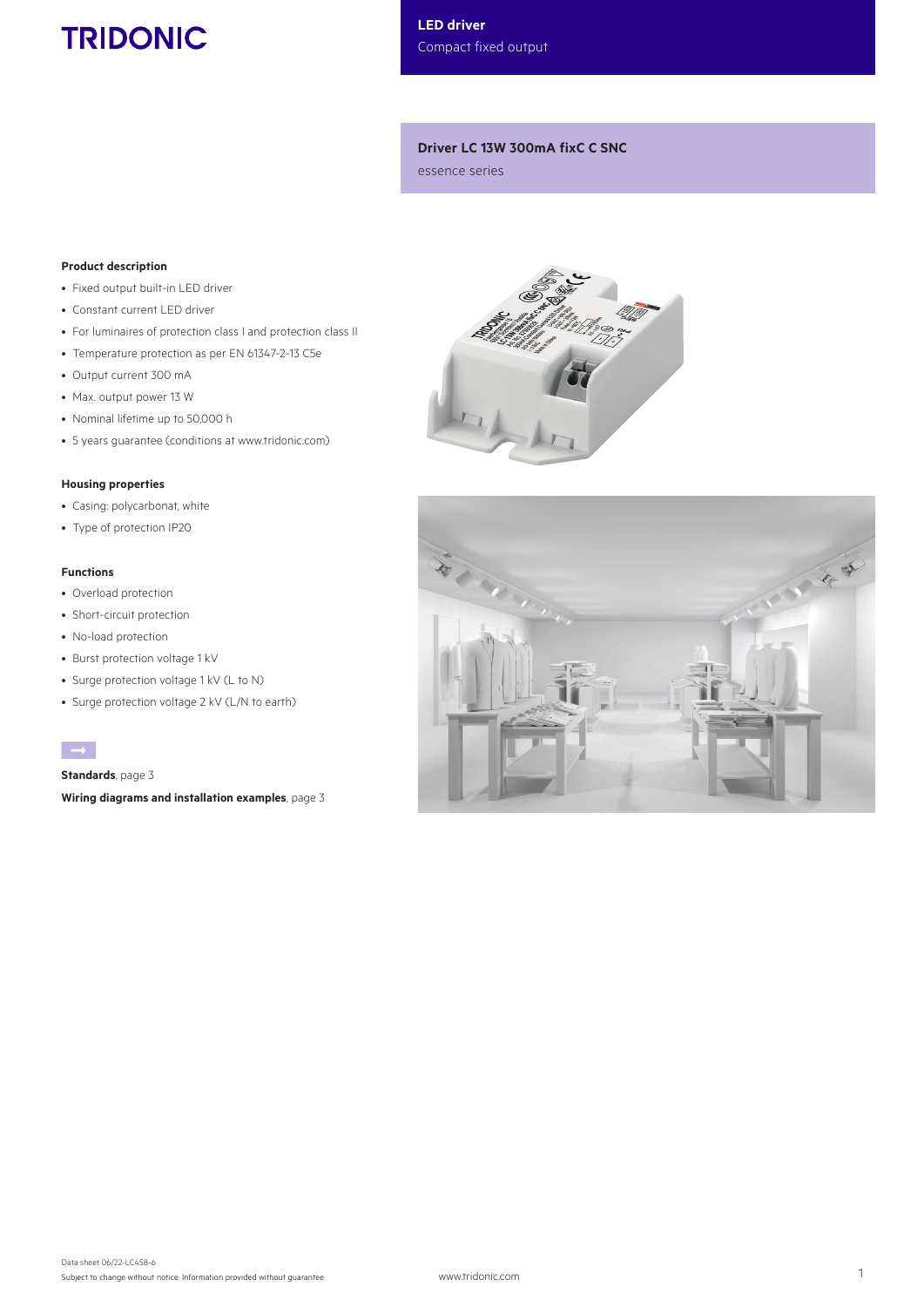# **TRIDONIC**

# $IP20$  SELV  $\odot$   $\overline{\mathbb{V}}$   $\boxplus$   $\otimes$   $\otimes$   $\in$   $\in$   $\mathbb{K}$   $\overline{\mathbb{R}}$   $\overline{\mathbb{R}}$  ohs

# Driver LC 13W 300mA fixC C SNC

essence series

| <b>Technical data</b>                            |                 |
|--------------------------------------------------|-----------------|
| Rated supply voltage                             | $220 - 240$ V   |
| AC voltage range                                 | $198 - 264$ V   |
| Mains frequency                                  | 50 / 60 Hz      |
| Overvoltage protection                           | 320 V AC, 1 h   |
| THD (at 230 V, 50 Hz, full load)                 | &520%           |
| Output current tolerance <sup>®</sup>            | ±7.5%           |
| Typ. current ripple (at 230 V, 50 Hz, full load) | ± 30%           |
| Starting time (at 230 V, 50 Hz, full load)       | $\leq$ 0.5 s    |
| Turn off time (at 230 V, 50 Hz, full load)       | $\leq 0.5$ s    |
| Hold on time at power failure (output)           | 0 <sup>s</sup>  |
| Ambient temperature ta                           | $-20 + 50$ °C.  |
| Ambient temperature ta (at lifetime 50,000 h)    | 40 °C           |
| Storage temperature ts                           | $-40 - +80$ °C  |
| I ifetime                                        | up to 50,000 h  |
| Guarantee (conditions at www.tridonic.com)       | 5 years         |
| Dimensions L x W x H                             | 80 x 40 x 21 mm |



#### Ordering data

| Type                    | Article  | Packaging,           | Packaging,      | Packaging.   | Weight   |
|-------------------------|----------|----------------------|-----------------|--------------|----------|
|                         | number   | carton               | low volume      | high volume  | per pc.  |
| LC 13W 300mA fixC C SNC | 87500629 | $25 \text{ pc(s)}$ . | $1,100~pc(s)$ . | 7,700 pc(s). | 0.043 ka |

# Specific technical data

| <b>Type</b>                    | Output               | Input                       | Max.   | Tvp. power                |                |                |                           |                |                |        |        |       |        | Output A at full Efficiency A at min. Efficiency Min. Max. Max. Max. output Max. output Max. casing |                                                                         |
|--------------------------------|----------------------|-----------------------------|--------|---------------------------|----------------|----------------|---------------------------|----------------|----------------|--------|--------|-------|--------|-----------------------------------------------------------------------------------------------------|-------------------------------------------------------------------------|
|                                | current <sup>3</sup> | current<br>(at 230 V, power | input  | consumption<br>(at 230 V, | power<br>range | $load^{\circ}$ | at full<br>$load^{\circ}$ | $load^{\circ}$ | $load^{\circ}$ |        |        |       |        | voltage voltage voltage at full load <sup>®</sup> at min. load <sup>®</sup>                         | at min. forward forward output peak current peak current temperature to |
|                                |                      | 50 Hz. full                 |        | 50 Hz, full               |                |                |                           |                |                |        |        |       |        |                                                                                                     |                                                                         |
|                                |                      | load)                       |        | load)                     |                |                |                           |                |                |        |        |       |        |                                                                                                     |                                                                         |
| LC 13W 300mA fixC C SNC 300 mA |                      | 72 mA                       | 15.5 W | 15.2 W                    | $9.1 - 13$ W   | 0.93C          | 85 %                      | 0.90C          | 84 %           | 30.3 V | 43.3 V | -60 V | 390 mA | 390 mA                                                                                              | 90 °C                                                                   |

 $\overline{^{\circ}$  Test result at 230 V, 50 Hz.

 $^{\circledR}$  The trend between min. and full load is linear.

<sup>3</sup> Output current is mean value.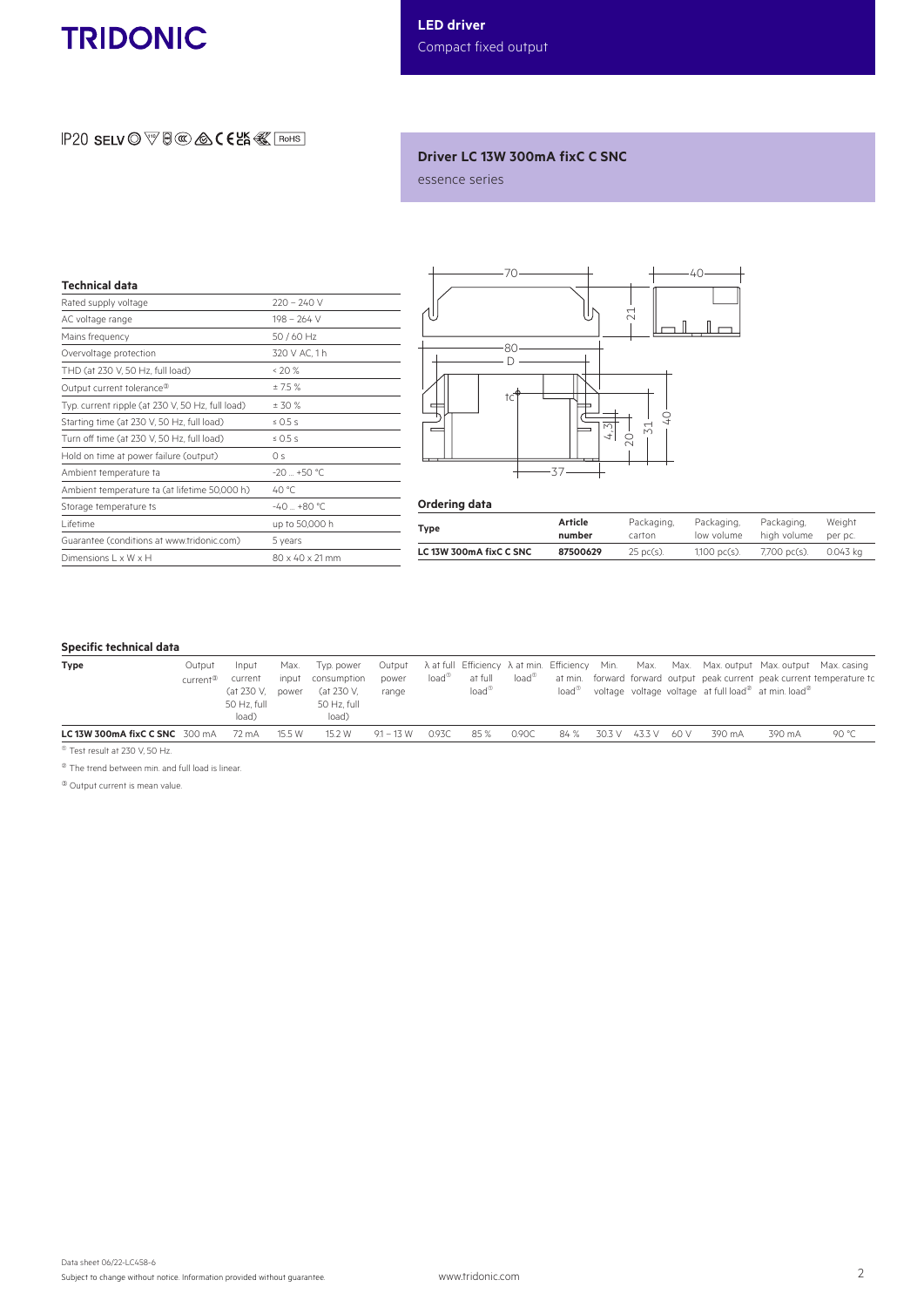# 1. Standards

EN 55015 EN 61000-3-2 EN 61000-3-3 EN 61347-1 EN 61347-2-13 EN 61547 EN 62384

#### 1.1 Glow-wire test

according to EN 61347-1 with increased temperature of 850 °C passed.

# 2. Thermal details and lifetime

## 2.1 Expected lifetime

#### Expected lifetime

| Type                    | ta      | 40 °C   | 50 °C   | $60^{\circ}$ C |
|-------------------------|---------|---------|---------|----------------|
| LC 13W 300mA fixC C SNC |         | 80 °C   | on °r   |                |
|                         | ifetime | 50.000h | 30.000h |                |

The LED drivers are designed for a lifetime stated above under reference conditions and with a failure probability of less than 10 %.

The relation of tc to ta temperature depends also on the luminaire design. If the measured tc temperature is approx. 5 K below tc max., ta temperature should be checked and eventually critical

components (e.g. ELCAP) measured. Detailed information on request.

### 3. Installation / wiring

#### 3.1 Circuit diagram



#### 3.2 Wiring type and cross section

For wiring use stranded wire with ferrules or solid wire from 0.5 – 1.5 mm². Strip 8.5 – 9.5 mm of insulation from the cables to ensure perfect operation of the push-wire terminals.



### 3.3 Release of the wiring

Press down the "push button" and remove the cable from front.



#### 3.4 Wiring guidelines

- All connections must be kept as short as possible to ensure good EMI behaviour.
- Mains leads should be kept apart from LED driver and other leads (ideally 5 – 10 cm distance)
- Max. length of output wires is 2 m.
- Secondary switching is not permitted.
- Incorrect wiring can demage LED modules.
- To avoid the damage of the Driver, the wiring must be protected against short circuits to earth (sharp edged metal parts, metal cable clips, louver, etc.).

#### 3.5 Replace LED module

1. Mains off

- 2. Remove LED module
- 3. Wait for 20 seconds
- 4. Connect LED module again

Hot plug-in or secondary switching of LEDs is not permitted and may cause a very high current to the LEDs.

#### 3.6 Installation instructions

The LED module and all contact points within the wiring must be sufficiently insulated against 3 kV surge voltage. Air and creepage distance must be maintained.

#### 3.7 Mounting of device

Max. torque for fixing: 0.5 Nm/M4

### 4. Electrical values

#### 4.1 Efficiency vs load

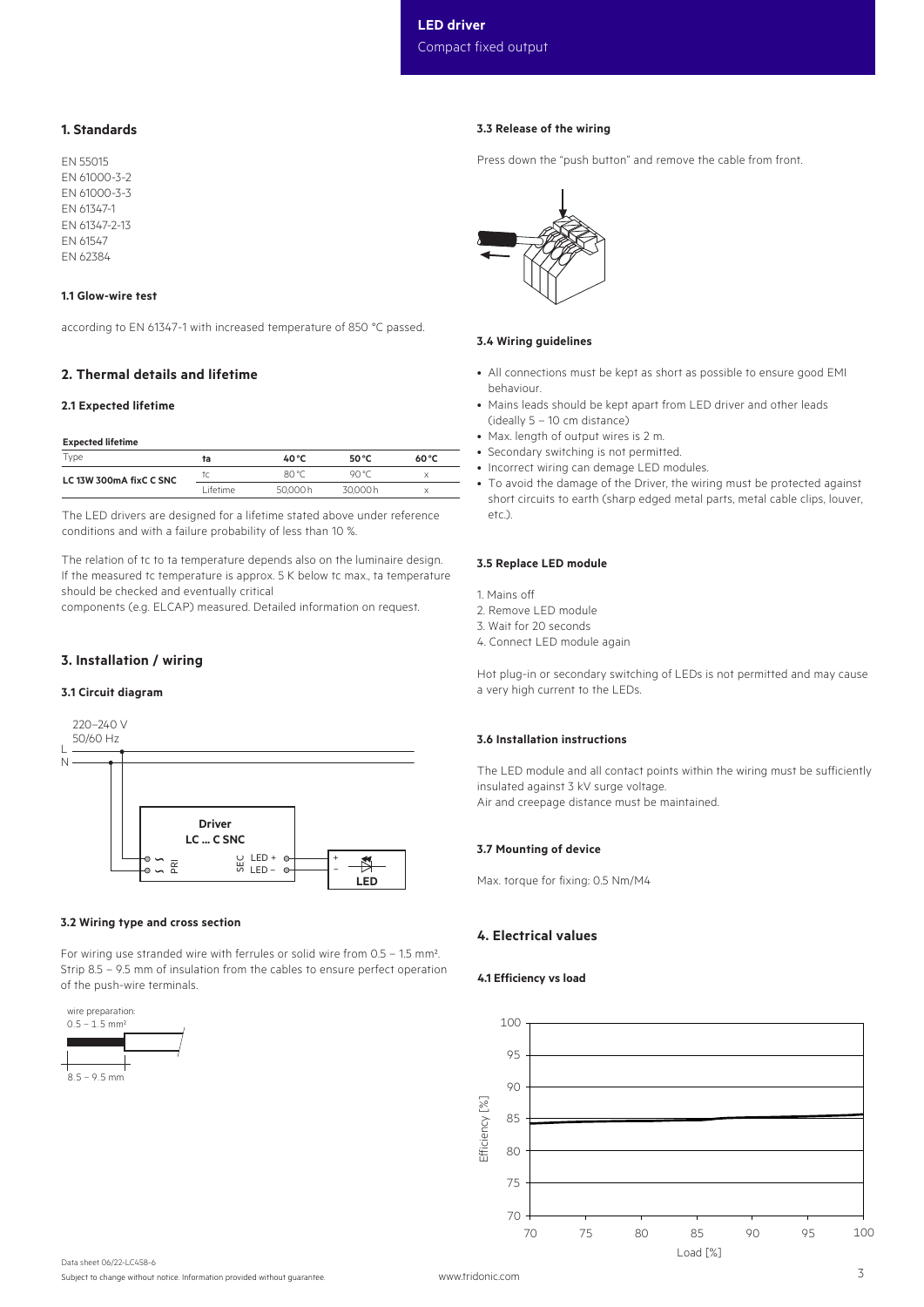# LED driver Compact fixed output

# 4.2 Power factor vs load

### 4.4 Input current vs load

4.5 THD vs load





# 4.3 Input power vs load



#### 4.6 Maximum loading of automatic circuit breakers in relation to inrush current

| Automatic circuit<br>breaker type | C <sub>10</sub>   | C13                | L 16               | C20                 | <b>B10</b>       | <b>B13</b>                   | <b>B16</b>                    | B <sub>2C</sub>       |        | Inrush current |
|-----------------------------------|-------------------|--------------------|--------------------|---------------------|------------------|------------------------------|-------------------------------|-----------------------|--------|----------------|
| Installation Ø                    | $.5 \text{ mm}^2$ | $1.5 \text{ mm}^2$ | $1.5 \text{ mm}^2$ | $2.5 \,\mathrm{mm}$ | $1.5 \text{ mm}$ | $15 \text{ mm}$ <sup>2</sup> | $1.5 \text{ mm}$ <sup>2</sup> | $2.5$ mm <sup>2</sup> | Imax   | Time           |
| LC 13W 300mA fixC C SNC           | 104               | 139                | 173                | 208                 | 104              | 139                          | 173                           | 208                   | 3.06 A | $35 \mu s$     |

These are max. values calculated out of continuous current running the device on full load. There is no limitation due to inrush current.

If load is smaller than full load for calculation only continuous current has to be considered.

#### 4.7 Harmonic distortion in the mains supply (at 230 V / 50 Hz and full load) in %

|                                           |      | ے | $\overline{\phantom{a}}$ |         |  |
|-------------------------------------------|------|---|--------------------------|---------|--|
| <b><i>FIVE CANC</i></b><br>'7 W<br>- 2146 | ____ |   |                          | _______ |  |